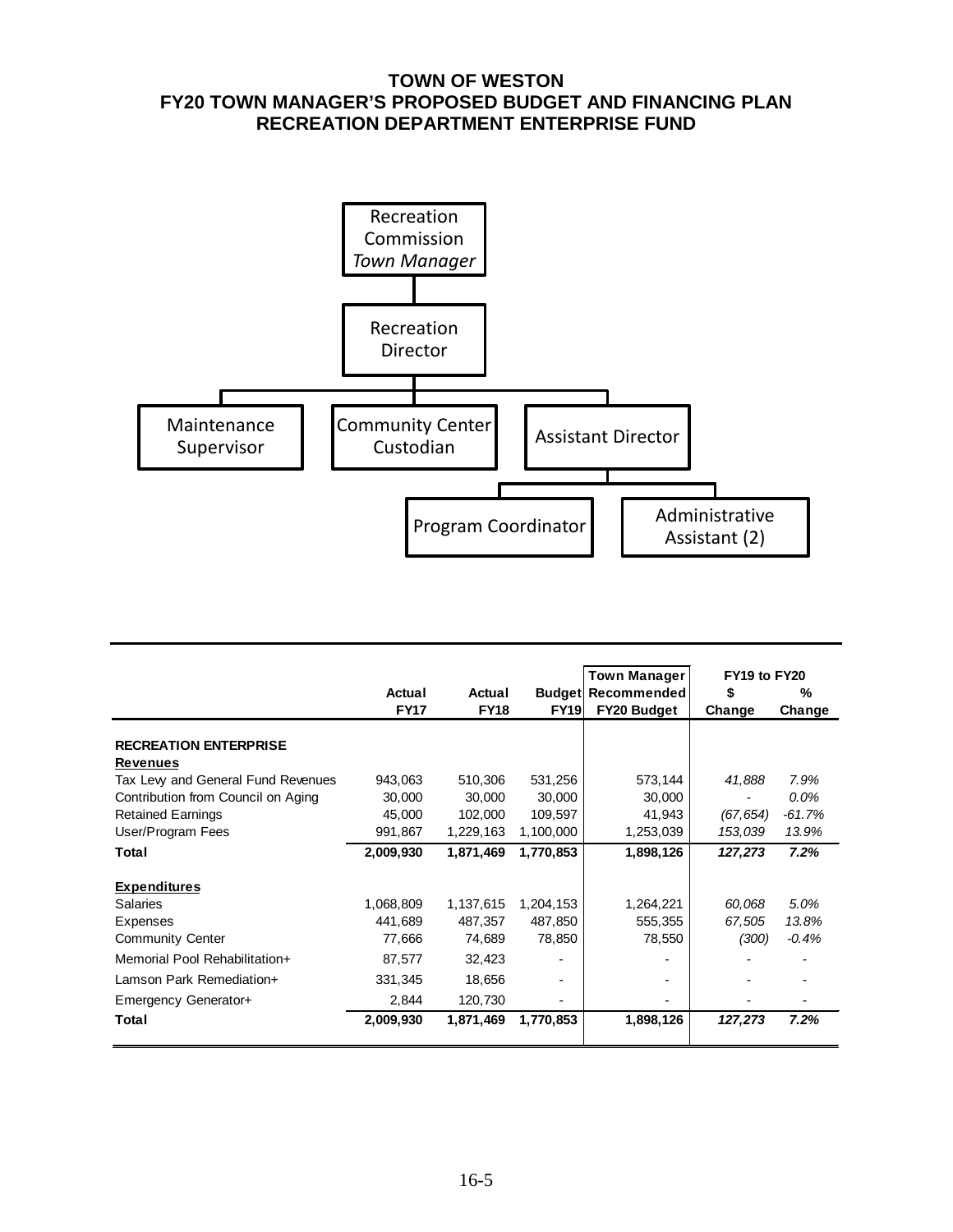### **CULTURAL AND LEISURE: Recreation Department – Enterprise Fund**

#### **Description of Services**

The Recreation Department offers a comprehensive and varied program of public recreation activities, services and resources to Town and area residents. Nearly 500 programs are offered over the course of the year serving over 7,500 participants. Nearly all programs are offered on a fee basis. The Recreation Department is budgeted in an Enterprise Fund. This permits the Town to better track the revenues and expenditures of this department and provide the Recreation Commission with more flexibility in adding or changing program offerings. The Town's General Fund, however, continues to fund approximately 30% of the total budget. The Recreation Department offers the following programs and services:

- Soccer and baseball field maintenance Summer Band Series
- 
- Adult programs  $\qquad \qquad$  Adult sports
- Maintenance of the Playground at Lamson Park Summer camps<br>- Annual Egg Hunt on Town Green Memorial Pool
- Annual Egg Hunt on Town Green
- Water Exercise Classes Swim lessons
- 
- 
- 
- 
- Community Center maintenance and rental Special events<br>- Former Weston Skating Club operations Outdoor ice sk
- 
- Preschool programs After school programs
	-
	-
	-
	-
- Red Waves swim team  $-15$  tennis courts/three basketball courts  $-15$  cooperative programs with community
	- Cooperative programs with community groups
- Weston Skating Club co-sponsor Half-day school day programming
	-
	- Outdoor ice skating at College Pond and one

outdoor rink

#### **FY20 Departmental Goals**

- 1. Continue to develop or support Recreational opportunities to meet the needs of all Weston residents.
- 2. Work with the Weston Skating Club to merge their programs and operations with that of the Recreation Department.
- 3. Work with the Recreation Master Plan Steering Committee to begin implementing the newly developed Recreation Master Plan.

| <b>Staffing Levels (not including seasonal</b><br>staff) | <b>FY17</b><br><b>Funded</b> | <b>FY18</b><br><b>Funded</b> | <b>FY19</b><br><b>Funded</b> | <b>FY20</b><br><b>Recommended</b> |
|----------------------------------------------------------|------------------------------|------------------------------|------------------------------|-----------------------------------|
| <b>Recreation Director</b>                               |                              |                              |                              |                                   |
| <b>Assistant Director</b>                                |                              |                              |                              |                                   |
| Program Coordinator                                      |                              |                              |                              |                                   |
| Maintenance Supervisor                                   |                              |                              |                              |                                   |
| <b>Office Coordinator</b>                                |                              |                              |                              |                                   |
| <b>Administrative Assistant</b>                          |                              |                              |                              |                                   |
| Custodian                                                |                              |                              |                              |                                   |
| <b>Total FTE</b>                                         |                              |                              |                              |                                   |

#### **Budget Recommendations**

Level Services: The department continues to evaluate all of its programs, services and operations in an effort to increase revenue generating efforts while decreasing expenses where possible, yet remain the affordable, community building program that it has been. Funding for all building utilities and custodial work is housed in the Recreation budget. In recent years, monies were budgeted through the Counsel of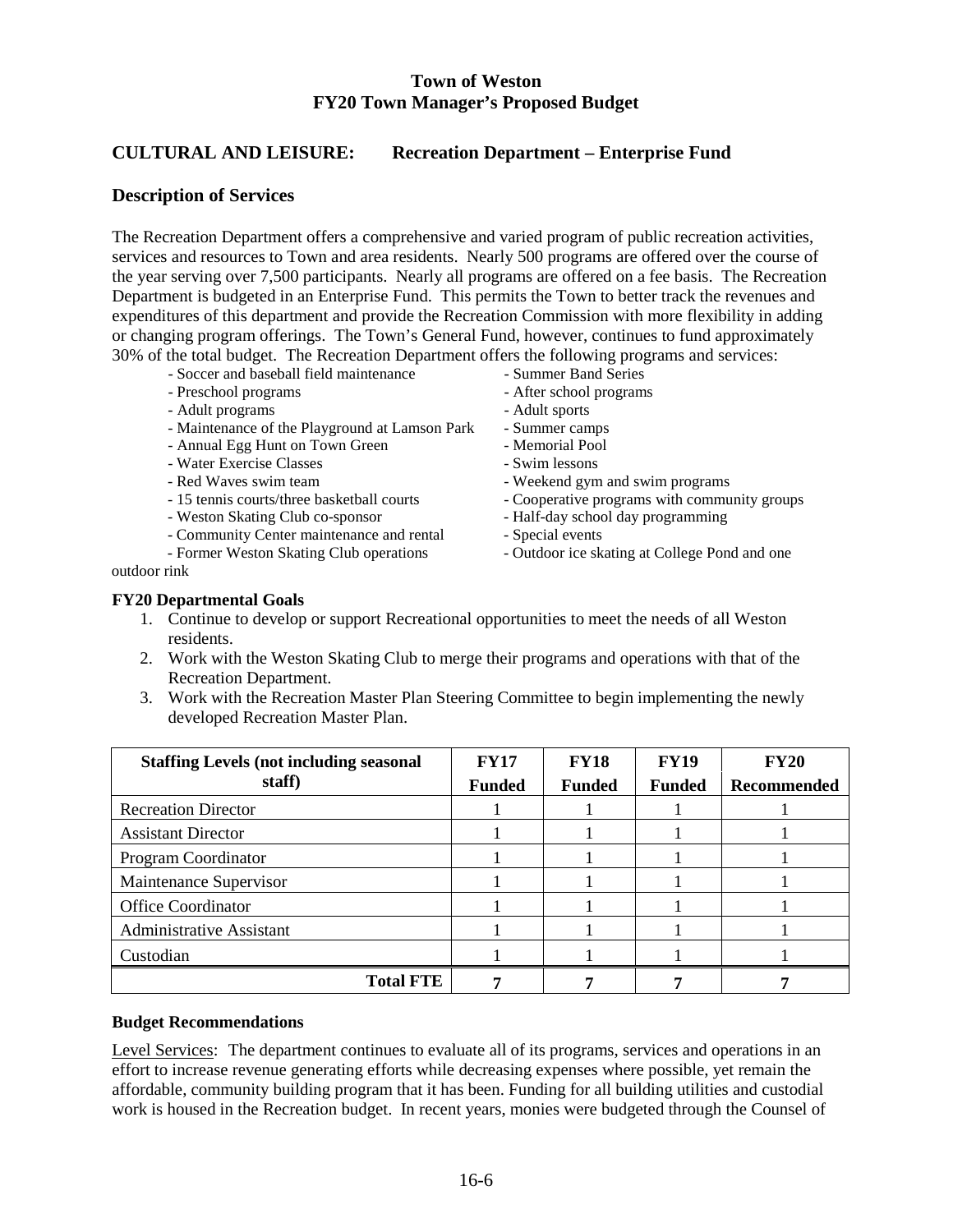Aging to contribute to the utility bills within the Community Center, recognizing that they use the same space and should contribute to those expenses. We hope that this will continue in FY 20.

New Requests Recommended by Town Manager: Ice Skating was added to the Recreation program budget to be offset by revenues taken in through this activity.

New Requests Not Recommended by Town Manager: None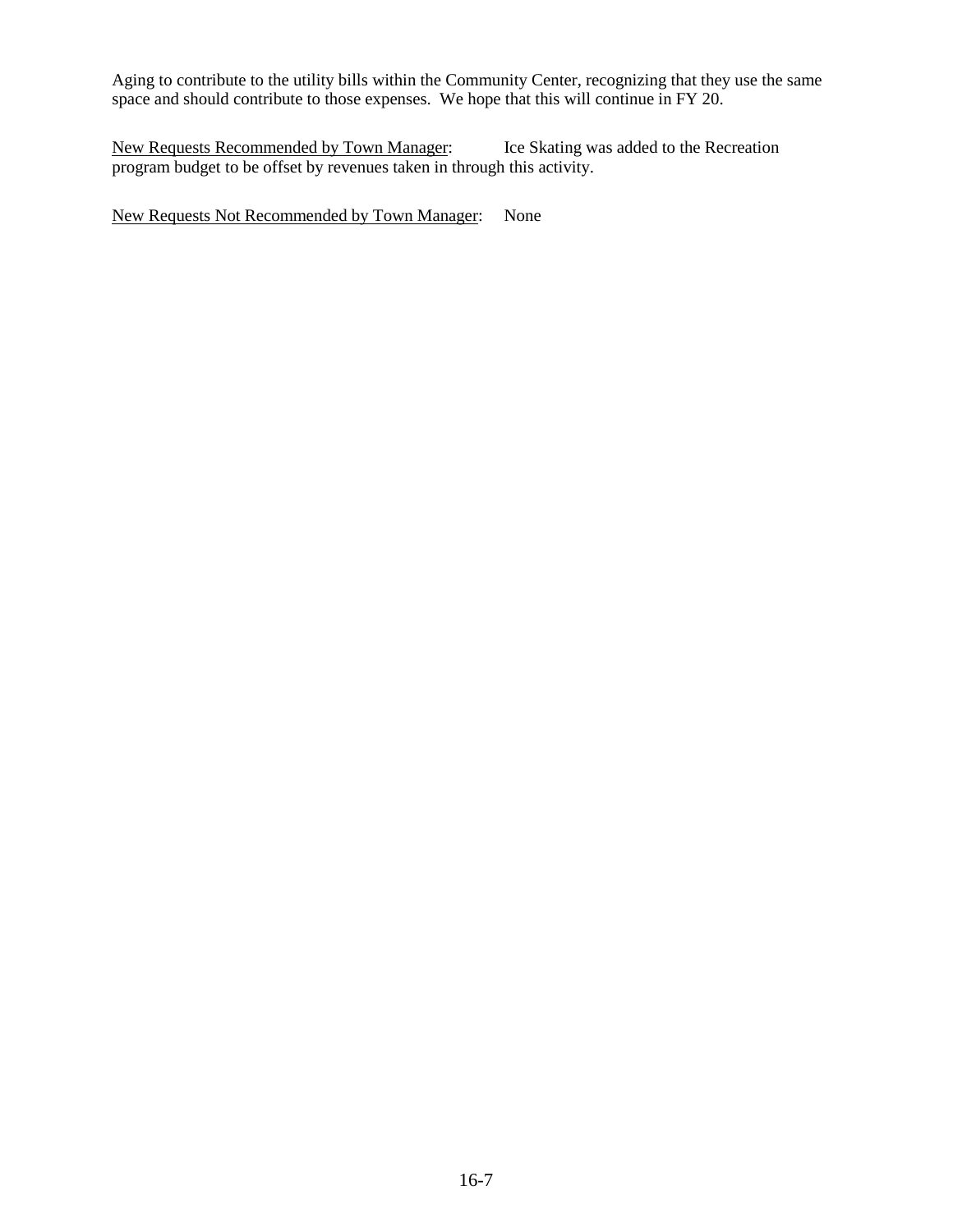## **Town of Weston**

# **FY20 Town Manager's Proposed Budget**

|                                      |                              |                              |                              |                       |                                | TOWN MGR'S RECOMMENDATION      |                               | FY19 to FY20     |                          |              |
|--------------------------------------|------------------------------|------------------------------|------------------------------|-----------------------|--------------------------------|--------------------------------|-------------------------------|------------------|--------------------------|--------------|
| <b>RECREATION</b>                    | <b>ACTUAL</b><br><b>FY17</b> | <b>BUDGET</b><br><b>FY18</b> | <b>ACTUAL</b><br><b>FY18</b> | <b>BUDGET</b><br>FY19 | <b>DEPT REQ</b><br><b>FY20</b> | <b>LEVEL</b><br><b>SERVICE</b> | <b>NEW</b><br><b>REQUESTS</b> | <b>TOTAL</b>     | \$<br>Change             | %<br>Change  |
|                                      |                              |                              |                              |                       |                                |                                |                               |                  |                          |              |
| <b>Administration</b>                |                              |                              |                              |                       |                                |                                |                               |                  |                          |              |
| Vehicle Repair/Maintenance           |                              |                              | 128                          |                       |                                |                                |                               |                  |                          |              |
| Computer Hardware Maintenance        | 241                          | 1,000                        |                              | 1,000                 | 1,000                          | 1,000                          |                               | 1,000            |                          | 0.0%         |
| Computer Software Maintenance        | 3,038                        | 4,500                        | 6,570                        | 10,000                | 5,000                          | 5,000                          |                               | 5,000            | (5,000)                  | $-50.0%$     |
| <b>Bank Service/Credit Card Fees</b> | 27,426                       | 24,000                       | 16,896                       | 32,000                | 32,000                         | 32,000                         | ٠                             | 32,000           |                          | 0.0%         |
| Printing & Advertising               | 188                          |                              | 55                           | 200                   | 200                            | 200                            | ÷.                            | 200              |                          | 0.0%         |
| <b>Education &amp; Training</b>      | 470                          | 400                          |                              | 5,000                 | 500                            | 500                            | ä,                            | 500              | (4,500)                  | $-90.0%$     |
| Postage                              | 1,856                        | 1,000                        | 1,841                        | 1,000                 | 2,000                          | 2,000                          | ÷.                            | 2,000            | 1,000                    | 100.0%       |
| Communications                       | 4,136                        | 4,200                        | 2,824                        | 4,200                 | 4,200                          | 4,200                          |                               | 4,200            |                          | 0.0%         |
| Stationery                           |                              |                              | 26                           | 100                   | 100                            | 100                            |                               | 100              | $\sim$                   | 0.0%         |
| Photocopying                         | 1,556                        | 1,500                        | 1,465                        | 1,500                 | 1,750                          | 1,750                          | ÷,                            | 1,750            | 250                      | 16.7%        |
| <b>Office Supplies</b>               | 5,052                        | 5,500                        | 7,273                        | 5,500                 | 6,000                          | 6,000                          |                               | 6,000            | 500                      | 9.1%         |
| First Aid                            | 358                          | 500                          | 88                           | 500                   | 500                            | 500                            | ÷.                            | 500              |                          | 0.0%         |
| In-State Travel                      | 1,739                        | 1,000                        | 486                          | 1,000                 | 1,000                          | 1,000                          | $\overline{a}$                | 1,000            | $\sim$                   | 0.0%         |
| Out-of-State Travel                  | 1,462                        | 1,500                        | 1,090                        | 1,500                 | 1,750                          | 1,750                          | ÷.                            | 1,750            | 250                      | 16.7%        |
| Dues                                 | 1,219                        | 1,000                        | 752                          | 1,500                 | 1,500                          | 1,500                          | ä,                            | 1,500            | $\blacksquare$           | 0.0%         |
| Conference                           | 1,837                        | 3,000                        | 1,920                        | 2,500                 | 3,000                          | 3,000                          |                               | 3,000            | 500                      | 20.0%        |
| All Other Expense                    | 1,280                        | 1,000                        | 2,960                        | 1,500                 | 1,500                          | 1,500                          | ä,                            | 1,500            |                          | 0.0%         |
| Computer Hardware/Software           | 1,280                        |                              |                              |                       | 1,500                          | 1,500                          |                               | 1,500            | 1,500                    |              |
|                                      | 53,139                       | 50,100                       | 44,374                       | 69,000                | 63,500                         | 63,500                         | ٠                             | 63,500           | (5,500)                  | $-8.0\%$     |
| <b>Administrative - Personnel</b>    |                              |                              |                              |                       |                                |                                |                               |                  |                          |              |
| Regular Compensation                 | 201,511                      | 158,523                      | 208,900                      | 162,763               | 172,316                        | 172,316                        |                               | 172.316          | 9,553                    | 5.9%         |
| Overtime                             |                              | 1,000                        |                              | 5,331                 | 6,897                          | 6,897                          |                               | 6,897            | 1,566                    | 29.4%        |
| <b>Temporary Compensation</b>        |                              | 400                          |                              | 1,600                 | 1,700                          | 1,700                          |                               | 1,700            | 100                      | 6.3%         |
| <b>Estimated COLA</b>                |                              | 9,912                        |                              | 10,200                | 7,271                          | 7,271                          |                               | 7,271            | (2, 929)                 | -28.7%       |
|                                      | 201,511                      | 169,835                      | 208,900                      | 179,894               | 188,184                        | 188,184                        | $\blacksquare$                | 188,184          | 8,290                    | 4.6%         |
| sub-total Administration             | 254,650                      | 219,935                      | 253,274                      | 248,894               | 251,684                        | 251,684                        | $\blacksquare$                | 251,684          | 2,790                    | 1.1%         |
|                                      |                              |                              |                              |                       |                                |                                |                               |                  |                          |              |
| <b>Adult Programs</b>                |                              |                              |                              |                       |                                |                                |                               |                  |                          |              |
| Contract Services/Labor              | 8,653                        | 6,000                        | 12,395                       | 6,000                 | 9,000                          | 9,000                          |                               | 9,000            | 3,000                    | 50.0%        |
| Program Supplies                     | 2,739                        | 4,200                        | 4,454                        | 4,200                 | 4,500                          | 4,500                          | ä,                            | 4,500            | 300                      | 7.1%         |
| All Other Expense                    | 1,017                        | 500                          |                              | 500                   | 500                            | 500                            |                               | 500              |                          | 0.0%         |
|                                      | 12,409                       | 10,700                       | 16,849                       | 10,700                | 14,000                         | 14,000                         |                               | 14,000           | 3,300                    | 30.8%        |
| <b>Adult Programs-Personnel</b>      |                              |                              |                              |                       |                                |                                | $\blacksquare$                |                  |                          |              |
| Regular Compensation                 | 11,792                       | 15,664                       | 12,099                       | 15,946<br>48,000      | 16,782<br>48,000               | 16,782                         |                               | 16,782           | 836                      | 5.2%         |
| <b>Temporary Compensation</b>        | 32,615<br>44,407             | 52,000<br>67,664             | 35,120<br>47,219             | 63,946                | 64,782                         | 48,000<br>64,782               | ä,                            | 48,000<br>64,782 | 836                      | 0.0%<br>1.3% |
| sub-total Adult Programs             | 56,816                       | 78,364                       | 64,068                       | 74,646                | 78,782                         | 78,782                         | $\blacksquare$                | 78,782           | 4,136                    | 5.5%         |
|                                      |                              |                              |                              |                       |                                |                                |                               |                  |                          |              |
| <b>Youth Programs</b>                |                              |                              |                              |                       |                                |                                |                               |                  |                          |              |
| <b>Contract Services</b>             | 109,492                      | 116,000                      | 140,739                      | 120,000               | 125,000                        | 125,000                        | ÷.                            | 125,000          | 5,000                    | 4.2%         |
| Program Supplies                     | 9,433                        | 18,000                       | 17,569                       | 15,000                | 15,000                         | 15,000                         | ÷,                            | 15,000           | $\blacksquare$           | 0.0%         |
| All Other Expense                    | 1,053                        | 1,000                        | 1,000                        | 1,200                 | 1,200                          | 1,200                          |                               | 1,200            |                          | 0.0%         |
|                                      | 119,977                      | 135,000                      | 159,308                      | 136,200               | 141,200                        | 141,200                        | $\blacksquare$                | 141,200          | 5,000                    | 3.7%         |
| <b>Youth Programs-Personnel</b>      |                              |                              |                              |                       |                                |                                |                               |                  |                          |              |
| Regular Compensation                 | 26,065                       | 66,817                       | 26,437                       | 68,431                | 72,118                         | 72,118                         |                               | 72,118           | 3,687                    | 5.4%         |
| Temporary Compensation               | 273,876                      | 255.000                      | 277,988                      | 260,000               | 260.000                        | 260,000                        | $\overline{\phantom{a}}$      | 260,000          |                          | 0.0%         |
|                                      | 299,941                      | 321,817                      | 304,426                      | 328,431               | 332,118                        | 332,118                        | $\overline{a}$                | 332,118          | 3,687                    | 1.1%         |
| sub-total Youth Programs             | 419,918                      | 456,817                      | 463,734                      | 464,631               | 473,318                        | 473,318                        | $\blacksquare$                | 473,318          | 8,687                    | 1.9%         |
|                                      |                              |                              |                              |                       |                                |                                |                               |                  |                          |              |
| Concessions                          |                              |                              |                              |                       |                                |                                |                               |                  |                          |              |
| Contract Services/Labor              | 9,636                        | 10,000                       | 7,164                        | 10,000                | 10,000                         | 10,000                         |                               | 10,000           | $\overline{\phantom{a}}$ | 0.0%         |
| Program Supplies                     | 2,088                        | 3,000                        | 1,898                        | 3,000                 | 3,000                          | 3,000                          | $\frac{1}{2}$                 | 3,000            | $\blacksquare$           | 0.0%         |
| All Other Expense                    | 921                          | 200                          | 140                          | 200                   | 200                            | 200                            |                               | 200              |                          | 0.0%         |
|                                      | 12,646                       | 13,200                       | 9,202                        | 13,200                | 13,200                         | 13,200                         | $\overline{\phantom{a}}$      | 13,200           | $\blacksquare$           | $0.0\%$      |
| <b>Concessions-Personnel</b>         |                              |                              |                              |                       |                                |                                |                               |                  |                          |              |
| Regular Compensation                 | 1,773                        | 1,807                        | 1,828                        | 1,842                 | 1,935                          | 1,935                          |                               | 1,935            | 93                       | 5.0%         |
| <b>Temporary Compensation</b>        | 15,694                       | 15,000                       | 18,374                       | 16,500                | 12,840                         | 12,840                         |                               | 12,840           | (3,660)                  | $-22.2%$     |
|                                      | 17,467                       | 16,807                       | 20,202                       | 18,342                | 14,775                         | 14,775                         | $\blacksquare$                | 14,775           | (3, 567)                 | $-19.4%$     |
| sub-total Concessions                | 30,113                       | 30,007                       | 29,404                       | 31,542                | 27,975                         | 27,975                         | $\blacksquare$                | 27,975           | (3, 567)                 | $-11.3%$     |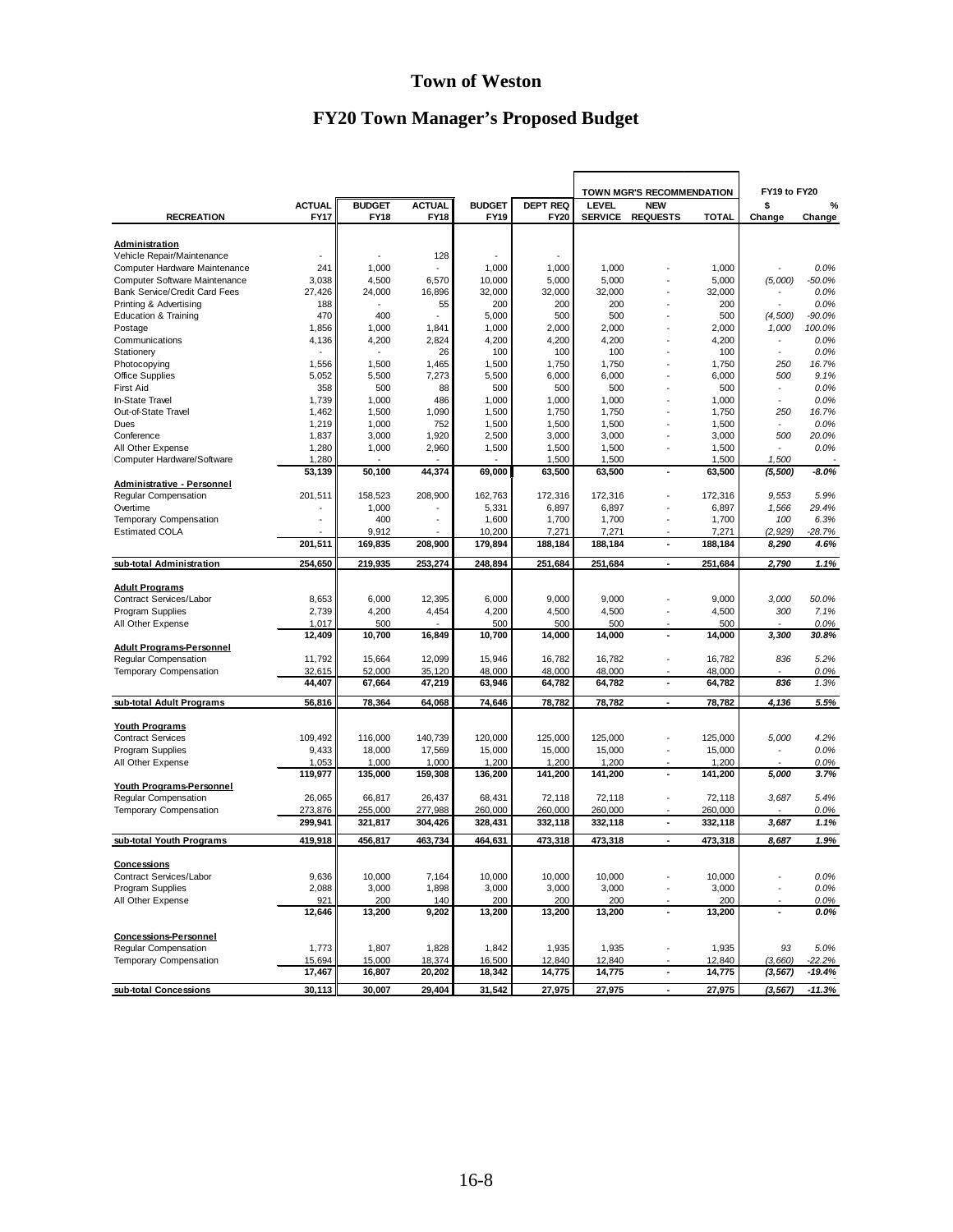|                                                   |               |               |               |               |                 | TOWN MGR'S RECOMMENDATION |                 |              | FY19 to FY20 |          |
|---------------------------------------------------|---------------|---------------|---------------|---------------|-----------------|---------------------------|-----------------|--------------|--------------|----------|
|                                                   | <b>ACTUAL</b> | <b>BUDGET</b> | <b>ACTUAL</b> | <b>BUDGET</b> | <b>DEPT REQ</b> | LEVEL                     | <b>NEW</b>      |              | \$           | %        |
| <b>RECREATION</b>                                 | <b>FY17</b>   | <b>FY18</b>   | <b>FY18</b>   | <b>FY19</b>   | <b>FY20</b>     | <b>SERVICE</b>            | <b>REQUESTS</b> | <b>TOTAL</b> | Change       | Change   |
|                                                   |               |               |               |               |                 |                           |                 |              |              |          |
| <b>Camp Outer Limits</b>                          |               |               |               |               |                 |                           |                 |              |              |          |
| Professional/Consulting Services                  | 504           |               | 396           |               | 1,600           | 1,600                     |                 | 1,600        | 1,600        |          |
| <b>Recreation Uniforms</b>                        | 1,068         | 1,700         | 1,638         | 1,500         | 500<br>800      | 500                       |                 | 500<br>800   | (1,000)      | $-66.7%$ |
| Program Supplies                                  | 1,261         | 800           | 381           | 1,000         |                 | 800                       |                 |              | (200)        | $-20.0%$ |
| All Other Expense                                 | 361           | 300           | 611           | 300           | 400             | 400                       |                 | 400          | 100          | 33.3%    |
| <b>Field Trips Expenses</b>                       | 25,163        | 23,000        | 24,152        | 25,000        | 25,500          | 25,500                    | $\overline{a}$  | 25,500       | 500          | 2.0%     |
| <b>Camp Outer Limits-Personnel</b>                | 28,356        | 25,800        | 27,178        | 27,800        | 28,800          | 28,800                    |                 | 28,800       | 1,000        | 3.6%     |
| Regular Compensation                              | 1,463         | 7,259         | 1,481         | 7,525         | 7,883           | 7,883                     | ÷.              | 7,883        | 358          | 4.8%     |
| Temporary Compensation                            | 22,750        | 22,920        | 19,949        | 24,020        | 29,360          | 29,360                    |                 | 29,360       | 5,340        | 22.2%    |
|                                                   | 24,213        | 30,179        | 21,430        | 31,545        | 37,243          | 37,243                    | ÷,              | 37,243       | 5,698        | 18.1%    |
| sub-total Camp Outer Limits                       | 52,569        | 55,979        | 48,608        | 59,345        | 66,043          | 66,043                    | $\blacksquare$  | 66,043       | 6,698        | 11.3%    |
|                                                   |               |               |               |               |                 |                           |                 |              |              |          |
| <b>Camp ABC</b>                                   |               |               |               |               |                 |                           |                 |              |              |          |
| Professional/Consulting Services                  | 2,315         | 4,600         | 1,769         | 4,000         | 3,000           | 3,000                     |                 | 3,000        | (1,000)      | $-25.0%$ |
| <b>Recreation Uniforms</b>                        | 1,068         | 1,000         | 1,657         | 1,100         | 1,600           | 1,600                     |                 | 1,600        | 500          | 45.5%    |
| Art/Program Supplies                              | 1,063         | 1,600         | 958           | 1,500         | 1,200           | 1,200                     | L,              | 1,200        | (300)        | $-20.0%$ |
| All Other Expense                                 | 1,401         | 1,500         | 1,036         | 1,500         | 1,500           | 1,500                     | ä,              | 1,500        |              | 0.0%     |
|                                                   | 5.846         | 8,700         | 5,421         | 8,100         | 7,300           | 7,300                     |                 | 7,300        | (800)        | $-9.9%$  |
| <b>Camp ABC-Personnel</b><br>Regular Compensation | 1,463         | 7,259         | 1,481         | 7,525         | 7,883           | 7,883                     | ÷.              | 7,883        | 358          | 4.8%     |
| Temporary Compensation                            | 28,311        | 31,812        | 25,107        | 32,492        | 35,988          | 35,988                    |                 | 35,988       | 3,496        | 10.8%    |
|                                                   | 29,774        | 39,071        | 26,588        | 40,017        | 43,871          | 43,871                    | $\overline{a}$  | 43,871       | 3,854        | 9.6%     |
| sub-total Camp ABC                                | 35,620        | 47,771        | 32,009        | 48,117        | 51,171          | 51,171                    | ٠               | 51,171       | 3,054        | 6.3%     |
|                                                   |               |               |               |               |                 |                           |                 |              |              |          |
| <b>Camp Adventure</b>                             |               |               |               |               |                 |                           |                 |              |              |          |
| Professional/Consulting Services                  | 4,319         | 5,000         | 7,423         | 5,000         | 5,500           | 5,500                     |                 | 5,500        | 500          | 10.0%    |
| <b>Recreation Uniforms</b>                        | 1,525         | 1,800         | 4,525         | 1,800         | 2,200           | 2,200                     | ä,              | 2,200        | 400          | 22.2%    |
| Program Supplies                                  | 4,416         | 2,400         | 2,271         | 2,500         | 2,500           | 2,500                     |                 | 2,500        |              | 0.0%     |
| All Other Expense                                 | 1,149         | 1,500         | 1,423         | 1,300         | 1,300           | 1,300                     | ä,              | 1,300        |              | 0.0%     |
| <b>Field Trip Expenses</b>                        | 12,042        | 12,000        | 13,581        | 12,000        | 12,500          | 12,500                    |                 | 12,500       | <i>500</i>   | 4.2%     |
|                                                   | 23,450        | 22,700        | 29,223        | 22,600        | 24,000          | 24,000                    | ÷.              | 24,000       | 1,400        | 6.2%     |
| <b>Camp Adventure-Personnel</b>                   |               |               |               |               |                 |                           |                 |              |              |          |
| Regular Compensation                              | 1,463         | 7,259         | 1,481         | 7,525         | 7,883           | 7,883                     | ä,              | 7,883        | 358          | 4.8%     |
| Temporary Compensation                            | 47,389        | 54,380        | 55,343        | 54,380        | 75,360          | 75,360                    | ÷,              | 75,360       | 20.980       | 38.6%    |
|                                                   | 48,852        | 61,639        | 56,825        | 61,905        | 83,243          | 83,243                    |                 | 83,243       | 21,338       | 34.5%    |
| sub-total Camp Adventure                          | 72,302        | 84,339        | 86,048        | 84,505        | 107,243         | 107,243                   | $\blacksquare$  | 107,243      | 22,738       | 26.9%    |
|                                                   |               |               |               |               |                 |                           |                 |              |              |          |
| <b>Memorial Pool/Swimming</b>                     |               |               |               |               |                 |                           |                 |              |              |          |
| Uniforms<br>Electricity                           | 12,130        | 14,664        | 11,459        | 16,000        | 16,000          | 16,000                    |                 | 16,000       |              | 0.0%     |
| Water                                             | 5,547         | 3,500         | 3,135         | 6,000         | 6,000           | 6,000                     |                 | 6,000        |              | 0.0%     |
| Repair & Maintenance                              | 38,082        | 24,000        | 42,701        | 35,000        | 40,000          | 40,000                    |                 | 40,000       | 5,000        | 14.3%    |
| <b>Recreation Uniforms</b>                        | 6,337         | 6,500         | 8,318         | 6,500         | 7,000           | 7,000                     |                 | 7,000        | 500          | 7.7%     |
| <b>Cleaning Supplies</b>                          | 1,795         | 1,200         | 1,380         | 1,500         | 1,500           | 1,500                     | ÷,              | 1,500        |              | 0.0%     |
| Chlorine                                          | 11,250        | 14,500        | 11,324        | 14,500        | 14,500          | 14,500                    | ä,              | 14,500       |              | 0.0%     |
| Chemicals                                         | 3,242         | 2,500         | 2,471         | 3,000         | 3,000           | 3,000                     |                 | 3,000        |              | 0.0%     |
| Program Supplies                                  | 3,437         | 4,500         | 3,864         | 4,500         | 4,500           | 4,500                     | ä,              | 4,500        |              | 0.0%     |
| All Other Expense                                 | 13,854        | 6.000         | 9.612         | 10.000        | 10.000          | 10.000                    |                 | 10.000       |              | $0.0\%$  |
|                                                   | 95,674        | 77,364        | 94,264        | 97,000        | 102,500         | 102,500                   |                 | 102,500      | 5,500        | 5.7%     |
|                                                   |               |               |               |               |                 |                           |                 |              |              |          |
| <b>Memorial Pool/Swimming-Personnel</b>           |               |               |               |               |                 |                           |                 |              |              |          |
| Regular Compensation                              | 21,691        | 38,070        | 32,911        | 39,115        | 41,146          | 41,146                    |                 | 41,146       | 2,031        | 5.2%     |
| <b>Temporary Compensation</b>                     | 111,286       | 132,350       | 139,952       | 132,350       | 117,600         | 117,600                   |                 | 117,600      | (14, 750)    | $-11.1%$ |
|                                                   | 132,976       | 170,420       | 172,862       | 171,465       | 158,746         | 158,746                   | ÷,              | 158,746      | (12, 719)    | $-7.4%$  |
| sub-total Memorial Pool                           | 228,650       | 247,784       | 267,126       | 268,465       | 261,246         | 261,246                   | $\blacksquare$  | 261,246      | (7, 219)     | $-2.7%$  |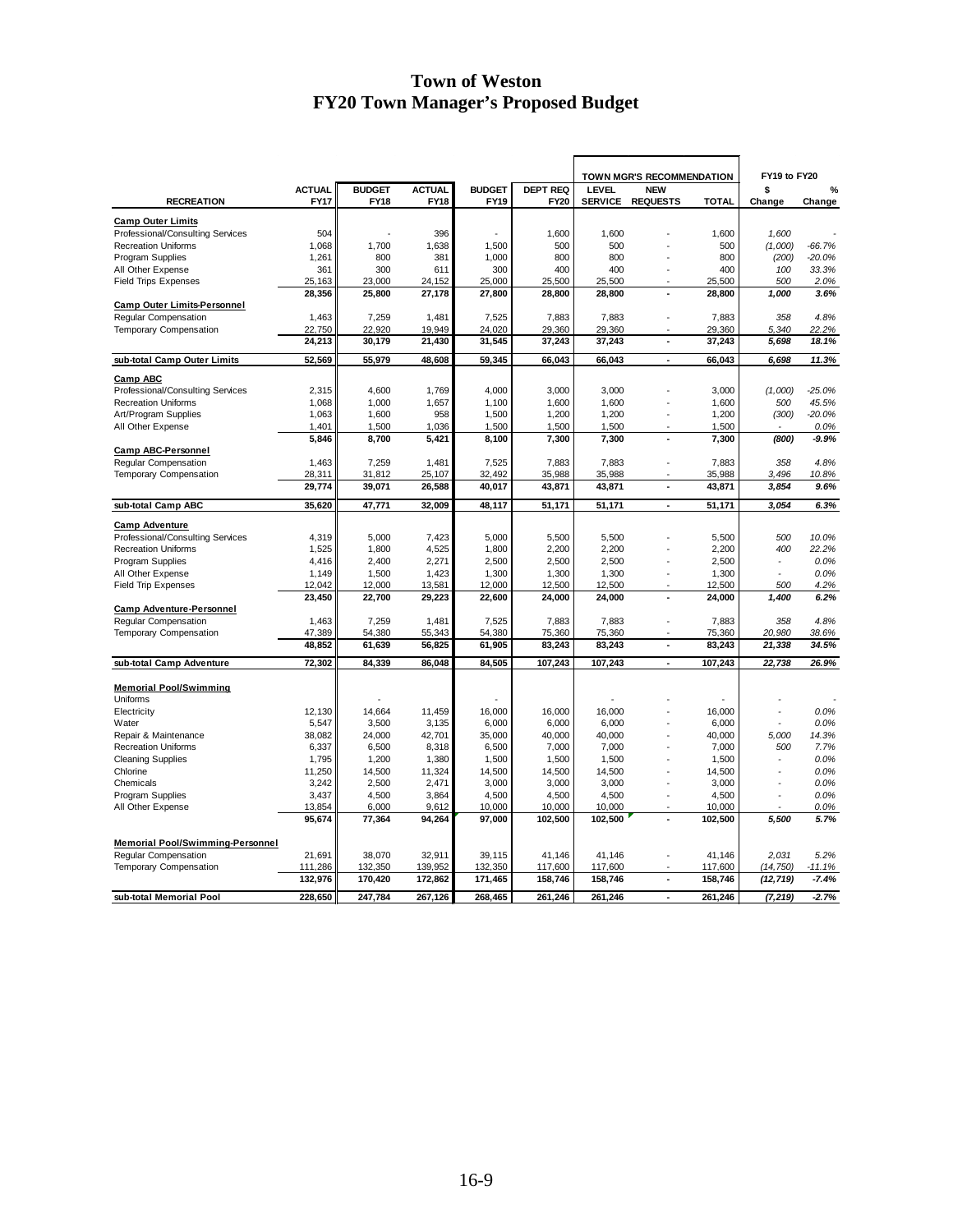|                                               |                  |                  |                 |                  |                  | TOWN MGR'S RECOMMENDATION |                  |                  | FY19 to FY20   |                |
|-----------------------------------------------|------------------|------------------|-----------------|------------------|------------------|---------------------------|------------------|------------------|----------------|----------------|
|                                               | <b>ACTUAL</b>    | <b>BUDGET</b>    | <b>ACTUAL</b>   | <b>BUDGET</b>    | <b>DEPT REQ</b>  | LEVEL                     | <b>NEW</b>       |                  | \$             | $\frac{9}{6}$  |
| <b>RECREATION</b>                             | <b>FY17</b>      | <b>FY18</b>      | <b>FY18</b>     | <b>FY19</b>      | <b>FY20</b>      |                           | SERVICE REQUESTS | <b>TOTAL</b>     | Change         | Change         |
|                                               |                  |                  |                 |                  |                  |                           |                  |                  |                |                |
| <b>Middle School Gym/Pool Programs</b>        |                  |                  |                 | 15,000           |                  |                           |                  |                  |                |                |
| Energy                                        | 14,774<br>5,735  | 15,000<br>1,500  | 17,665<br>1,606 | 5,000            | 16,000           | 16,000<br>5,000           |                  | 16,000<br>5,000  | 1,000          | 6.7%<br>0.0%   |
| Non-energy - Water<br>Chemicals/Pool Supplies | 2,366            | 3,000            | 4,090           | 3,000            | 5,000            | 3,000                     |                  |                  | ÷,             | 0.0%           |
| All Other                                     |                  |                  |                 |                  | 3,000            |                           |                  | 3,000            |                |                |
| sub-total Middle School Gym/Pool              | 4,206<br>27,082  | 3,000<br>22,500  | 4,825<br>28,186 | 3,500<br>26,500  | 3,500<br>27,500  | 3,500<br>27,500           |                  | 3,500<br>27,500  | 1,000          | 0.0%<br>3.8%   |
|                                               |                  |                  |                 |                  |                  |                           |                  |                  |                |                |
| Middle School Gvm/Pool Personnel              |                  |                  |                 |                  |                  |                           |                  |                  |                |                |
| Regular Compensation                          | 4,433            | 6,842            | 4,569           | 7,019            | 7,330            | 7,330                     |                  | 7,330            | 311            | 4.4%           |
| Temporary Compensation                        | 17,030           | 3,780            | 22,784          | 4,030            | 5,304            | 5,304                     |                  | 5,304            | 1,274          | 31.6%          |
|                                               | 21,463           | 10,622           | 27,353          | 11,049           | 12,634           | 12,634                    | ä,               | 12,634           | 1,585          | 14.3%          |
|                                               |                  |                  |                 |                  |                  |                           | ÷,               |                  |                |                |
| sub-total Middle School Programs              | 48,545           | 33,122           | 55,539          | 37,549           | 40,134           | 40,134                    |                  | 40,134           | 2,585          | 6.9%           |
| <b>Facilities/Fields</b>                      |                  |                  |                 |                  |                  |                           |                  |                  |                |                |
| Energy (Elec, Oil, Gas)                       | (929)            | 1,500            | (16)            | 1,500            | 1,000            | 1,000                     |                  | 1,000            | (500)          | $-33.3%$       |
| Non-energy - Water                            | 77               | 500              | 77              | 250              | 250              | 250                       |                  | 250              |                | 0.0%           |
| Electricity-College                           |                  |                  |                 |                  |                  |                           |                  |                  |                |                |
| Repair & Maintenance                          | 24,193           | 35,000           | 17,668          | 30,000           | 30,000           | 30,000                    |                  | 30,000           |                | 0.0%           |
| Repair - Vehicles & Equipment                 | 5,076            | 3,000            | 975             | 4,000            | 4,000            | 4,000                     | ä,               | 4,000            |                | 0.0%           |
| Rent-Equipment                                | 2,849            | 2,500            | 2,880           | 3,000            | 3,200            | 3,200                     |                  | 3,200            | 200            | 6.7%           |
| <b>Contract Services</b>                      | 106              | 3,000            |                 | 3,000            | 3,000            | 3,000                     |                  | 3,000            |                | 0.0%           |
| <b>Sundry Supplies</b>                        | 771              | 1,200            | 695             | 1,200            | 1,200            | 1,200                     |                  | 1,200            |                | 0.0%           |
| Loam                                          |                  | 250              |                 | 250              | 250              | 250                       |                  | 250              | $\overline{a}$ | 0.0%           |
| Fertilizer/Seeds                              | 525              | 1,000            |                 | 1,000            | 1,000            | 1,000                     |                  | 1,000            |                | 0.0%           |
| <b>Vehicle Supplies</b>                       | 3,256            | 5,000            | 3,779           | 4,000            | 4,500            | 4,500                     |                  | 4,500            | 500            | 12.5%          |
| Equipment                                     |                  | 22,000           | 20,227          |                  |                  |                           |                  |                  |                |                |
|                                               | 35,924           | 74,950           | 46,284          | 48,200           | 48,400           | 48,400                    | ÷,               | 48,400           | 200            | 0.4%           |
| <b>Facilities/Fields Personnel</b>            |                  |                  |                 |                  |                  |                           |                  |                  |                |                |
| Regular Compensation                          | 8,620            | 73,694           | 4,803           | 74,167           | 78,975           | 78,975                    | ÷,               | 78,975           | 4.808          | 6.5%           |
| Temporary Compensation                        | 76,745           | 16,250           | 85,529          | 16,250           | 11,287           | 11,287                    |                  | 11,287           | (4, 963)       | $-30.5%$       |
|                                               | 85,365           | 89,944           | 90,332          | 90,417           | 90,262           | 90,262                    | ÷,               | 90,262           | (155)          | $-0.2%$        |
| sub-total Facilities/Fields                   | 121,289          | 164,894          | 136,616         | 138,617          | 138,662          | 138,662                   | $\blacksquare$   | 138,662          | 45             | 0.0%           |
|                                               |                  |                  |                 |                  |                  |                           |                  |                  |                |                |
| <b>KWEST Camp</b>                             |                  |                  |                 |                  |                  |                           |                  |                  |                |                |
| Professional/Consulting Services              | 196              |                  | 128             |                  | 300              | 300                       |                  | 300              | 300            |                |
| Uniforms                                      | 457              | 850              | 1,227           | 850              | 850              | 850                       |                  | 850              |                | 0.0%           |
| Program Supplies                              | 545              | 350              | 79              | 350              | 300              | 300                       |                  | 300              | (50)           | $-14.3%$       |
| <b>Field Trip Expenses</b>                    | 11,284           | 9,000            | 11,042          | 10,000           | 10,000           | 10,000                    | ä,               | 10,000           |                | 0.0%           |
| All Other                                     | 298              | 250              | 455             | 250              | 250              | 250                       |                  | 250              |                | 0.0%           |
|                                               | 12,779           | 10,450           | 12,931          | 11,450           | 11,700           | 11,700                    | ÷,               | 11,700           | 250            | 2.2%           |
| <b>KWEST Camp Personnel</b>                   |                  |                  |                 |                  |                  |                           |                  |                  |                |                |
| <b>Regular Compensation</b>                   | 1,170            | 7,080            | 1,185           | 7,297            | 7,691            | 7,691                     |                  | 7,691            | 394            | 5.4%           |
| Over-Time Compensation                        |                  |                  |                 |                  |                  |                           |                  |                  |                |                |
| Temporary Compensation                        |                  | 12,840           |                 | 12,840           | 15,360           | 15,360                    |                  | 15,360           | 2,520          | 19.6%          |
|                                               | 1,170            | 19,920           | 1,185           | 20,137           | 23,051           | 23,051                    | ä,               | 23,051           | 2,914          | 14.5%          |
| sub-total KWEST Camp                          | 13,950           | 30,370           | 14,116          | 31,587           | 34,751           | 34,751                    | $\blacksquare$   | 34,751           | 3,164          | 10.0%          |
|                                               |                  |                  |                 |                  |                  |                           |                  |                  |                |                |
| <b>Sports Camp</b>                            |                  |                  |                 |                  |                  |                           |                  |                  |                |                |
| Professional & Consulting Services            | 428              | 600              | 252             | 600              | 500              | 500                       |                  | 500              | (100)          | $-16.7%$       |
| <b>Recreation Uniforms</b>                    | 1,068            | 850              | 1,638           | 1,000            | 1,000            | 1,000                     | l,               | 1,000            |                | 0.0%           |
| Program Supplies                              | 857              | 725              | 923             | 1,000            | 1,200            | 1,200                     |                  | 1,200            | 200            | 20.0%          |
| <b>Field Trip Expenses</b>                    | 3,733            | 5,000            | 4,286           | 5,000            | 5,000            | 5,000                     | L,               | 5,000            |                | 0.0%           |
| All Other                                     | 939              | 1,000            | 738             | 1,000            | 1,000            | 1,000                     |                  | 1,000            |                | 0.0%           |
|                                               | 7,024            | 8,175            | 7,836           | 8,600            | 8,700            | 8,700                     | ä,               | 8,700            | 100            | 1.2%           |
| <b>Sports Camp Personnel</b>                  |                  |                  |                 |                  |                  |                           |                  |                  |                |                |
| <b>Regular Compensation</b>                   | 1,463            | 7,080            | 1,481           | 7,297            | 7,691            | 7,691                     |                  | 7,691            | 394            | 5.4%           |
| Temporary Compensation                        | 14,255<br>15,718 | 16,680<br>23,760 | 8,119<br>9,600  | 17,780<br>25,077 | 20,360<br>28,051 | 20,360<br>28,051          | Ĭ.               | 20,360<br>28,051 | 2,580<br>2,974 | 14.5%<br>11.9% |
|                                               |                  |                  |                 |                  |                  |                           |                  |                  |                |                |
| sub-total Sports Camp                         | 22,742           | 31,935           | 17,437          | 33,677           | 36,751           | 36,751                    | $\overline{a}$   | 36,751           | 3,074          | 9.1%           |